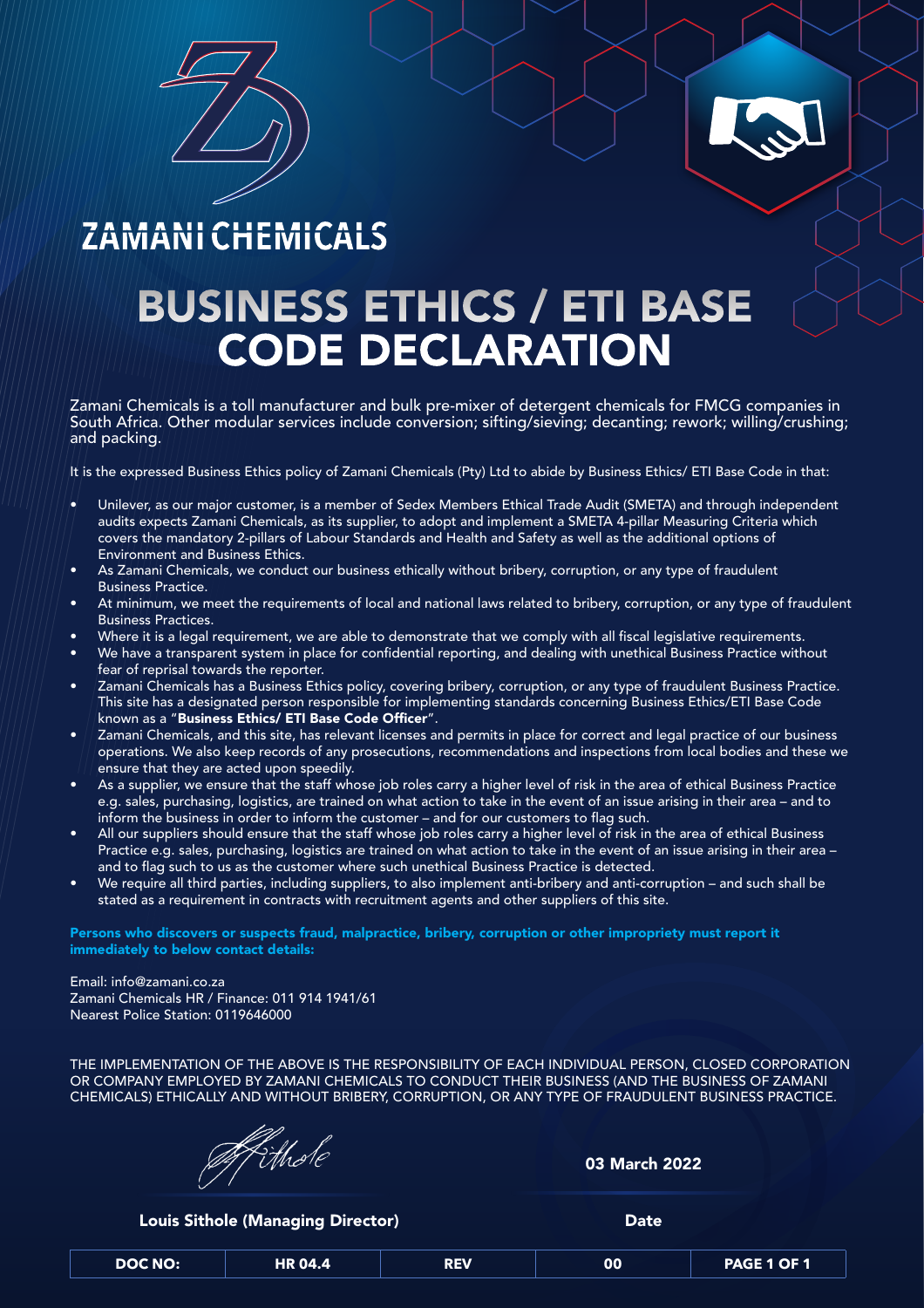

## ZAMANICHEMICALS

# HUMAN RIGHTS DECLARATION

Zamani Chemicals is a toll manufacturer and bulk pre-mixer of detergent chemicals for FMCG companies in South Africa. Other modular services include conversion; sifting/sieving; decanting; rework; willing/crushing; and packing.

It is the expressed Human Rights policy of Zamani Chemicals (Pty) Ltd to abide by universal human rights in that:

- $\blacktriangleright\parallel$  We adopt, implement and constantly measure Universal Rights covering UNGP (including the Republic's Constitution and Bill of Rights) to increase the extent to which each of our sites understand and manage our human rights impacts. Zamani Chemicals has a policy, endorsed at the highest level, covering human rights impacts and issues and ensure it is communicated to all appropriate parties, including our suppliers. This site has a designated person responsible for implementing standards concerning Human Rights known as a "Human Rights Officer". We have identified our stakeholders, their impact and salient issues. We strive to measure our direct, indirect and potential impacts on stakeholders' (rights holders) Human Rights. Where this site has an adverse impact on Human Rights within any of our stakeholders, we shall address these issues and enable effective remediation. We have a transparent system in place for confidentiality reporting, and dealing with human rights impacts without fear of reprisals towards the reporter. Some of these Universal Human Rights include, but not limited to:
- Right to Freely chosen employment where there is no forced, bonded or involuntary prison labour. Workers are not required to lodge "deposits" or their identity papers with the employer and are free to leave the employer after reasonable notice.
- Right to Freedom of association where workers, without distinction, have the right to join or from trade unions of their own choosing and to bargain collectively. As the employer, Zamani adopts an open attitude towards the activities of trade unions and their organisational activities. Workers' representatives are not discriminated against and have access to carry out their representative functions in the workplace.
- Right to Health and Safety where a safe and hygienic working environmental shall be provided, bearing in mind the prevailing knowledge of the industry and of any specific hazards. Adequate steps shall be taken to prevent accidents and injury to health arising out of, associated with, or occurring in the course of work, by minimising, so far as is reasonably practicable, the causes of hazards inherent in the working environment.
- Right to protected Child Labour where there shall be no new recruitment of children under age.
- Right to Wages and Benefits where all workers shall be paid wages and benefits for work performed and provided with written and understandable information about their employment conditions in respect to wages before they enter employment and about the particulars of their wages for the pay period concerned each time that they are paid.
- Right to protected Working Hours where working hours, excluding overtime, shall be defined by contract and shall not exceed 48 hours per week.
- Right to No Discrimination where there is no discrimination in hiring, compensation, access to training, promotion, termination or retirement based on race, caste, national origin, religion, age, disability, gender, marital status, sexual orientation, union membership or political affiliation.
- Right to Regular Employment where, to every extent possible, work performed must be on the basis of recognised employment relationships established through national law and practice.
- Right to No Harsh or Inhumane Treatment where physical abuse or discipline, the threat of physical abuse, sexual or other harassment and verbal abuse or other forms of intimidation shall be prohibited. To provide access to a confidential grievance mechanism for all workers.

THE IMPLEMENTATION OF THE ABOVE IS THE RESPONSIBILITY OF EACH INDIVIDUAL PERSON, CLOSED CORPORATION OR COMPANY EMPLOYED BY ZAMANI CHEMICALS TO PROVIDE DECENT WORK AND RESPECT HUMAN RIGHTS.



03 March 2022

**Louis Sithole (Managing Director) Communist Communist Contract Contract Contract Contract Contract Contract Contract Contract Contract Contract Contract Contract Contract Contract Contract Contract Contract Contract Con** 

| <b>DOC NO:</b><br>HR 04.5.1 | <b>REV</b> | 00 | PAGE 1 OF 1 |
|-----------------------------|------------|----|-------------|
|-----------------------------|------------|----|-------------|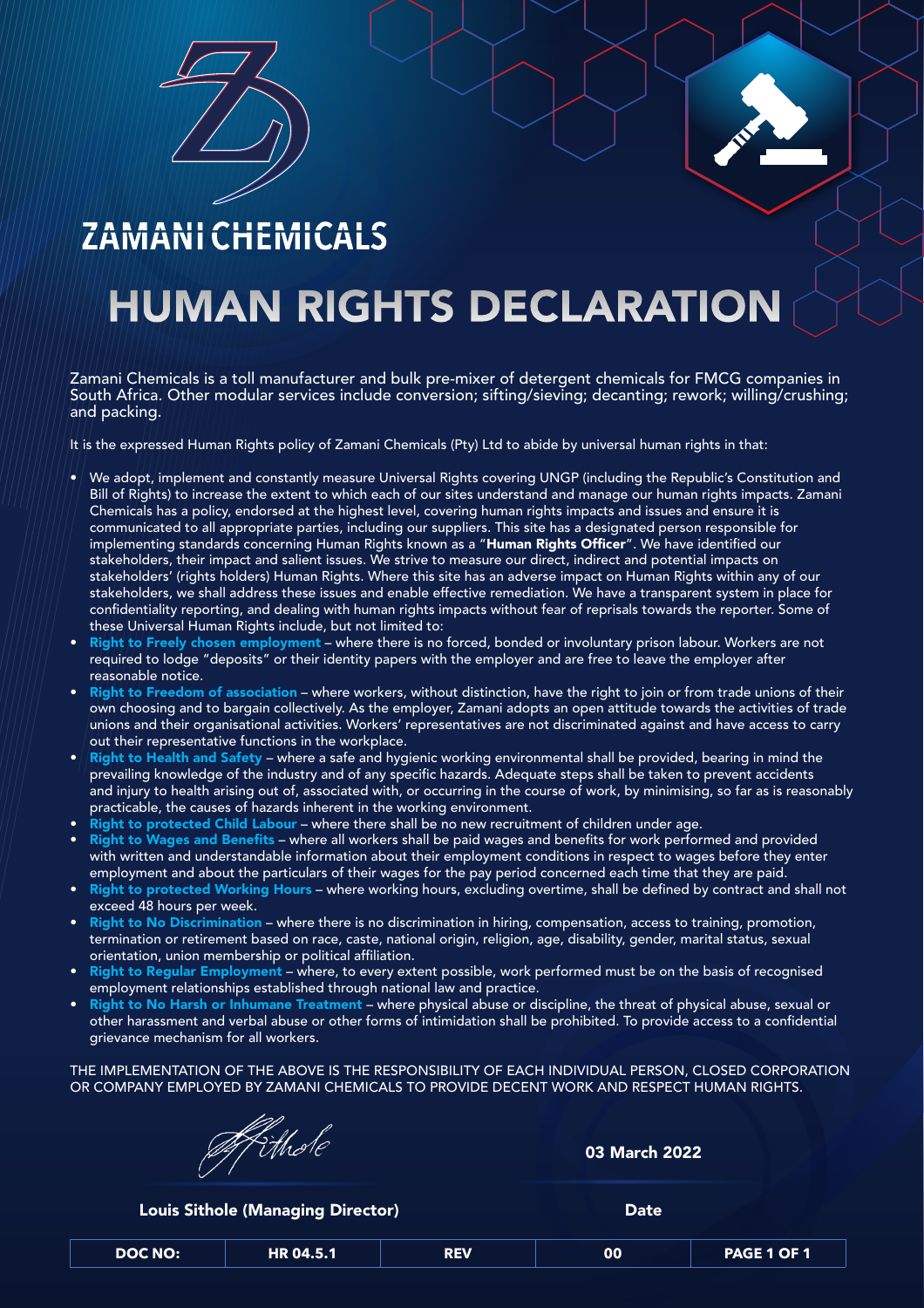

### ZAMANICHEMICALS

## ENVIRONMENTAL DECLARATION

Zamani Chemicals is a toll manufacturer and bulk pre-mixer of detergent chemicals for FMCG companies in South Africa. Other modular services include conversion; sifting/sieving; decanting; rework; willing/crushing; and packing.

It is the expressed Environmental policy of Zamani Chemicals (Pty) Ltd to abide by local and national environmental standards in that:

- Zamani Chemicals accepts the responsibility to be aware of the significant environmental impact of our site and its processes with regards to environmental contamination and emission which may lead to pollution.
- As a business, at minimum, we meet the requirements of local and national laws related to environmental standards.
- Where it is a legal requirement, as a business we are able to demonstrate that we have relevant valid permits including for use and disposal of resources e.g. water, waste, chemical waste, etc – which we extend to third parties (where applicable).
- Zamani Chemicals is committed to being aware of each of our end clients' environmental standards/ code requirements – and where required, we commit this site to record its use of environmental resources, the use and discharge of natural resources on a continuous basis e.g. energy use, water use and disposal, waste and emissions to air.
- This site has a designated person responsible for coordinating the site's efforts to improve Environmental performance known as a "SHEQ 16.2 Officer".
- We shall make continuous improvements in our environmental performance. Including environmentally friendly best practices e.g. switching off lights or machinery when not needed.
- We have available for review environmental certifications and environmental management process documentation including waste disposal schedules and chemicals waste disposal landfill verification at least annually – and we keep our third parties and suppliers accountable so as to check that they have all legally required permits and licences to operate.

THE IMPLEMENTATION OF THE ABOVE IS THE RESPONSIBILITY OF EACH INDIVIDUAL PERSON, CLOSED CORPORATION OR COMPANY EMPLOYED BY ZAMANI CHEMICALS TO PROTECT LAND RIGHTS AND CONSERVATION OF THE ENVIRONMENTAL BY MINIMISING CONTAMINATION AND EMISSION THAT MAY LEAD TO POLLUTION.

| Afithole |  |
|----------|--|

| <b>Louis Sithole (Managing Director)</b> | <b>Date</b> |
|------------------------------------------|-------------|
|                                          |             |

### 03 March 2022

| DOC NO: | <b>HR 04.3</b> | REV | 00 | PAGE 1 OF 1 |
|---------|----------------|-----|----|-------------|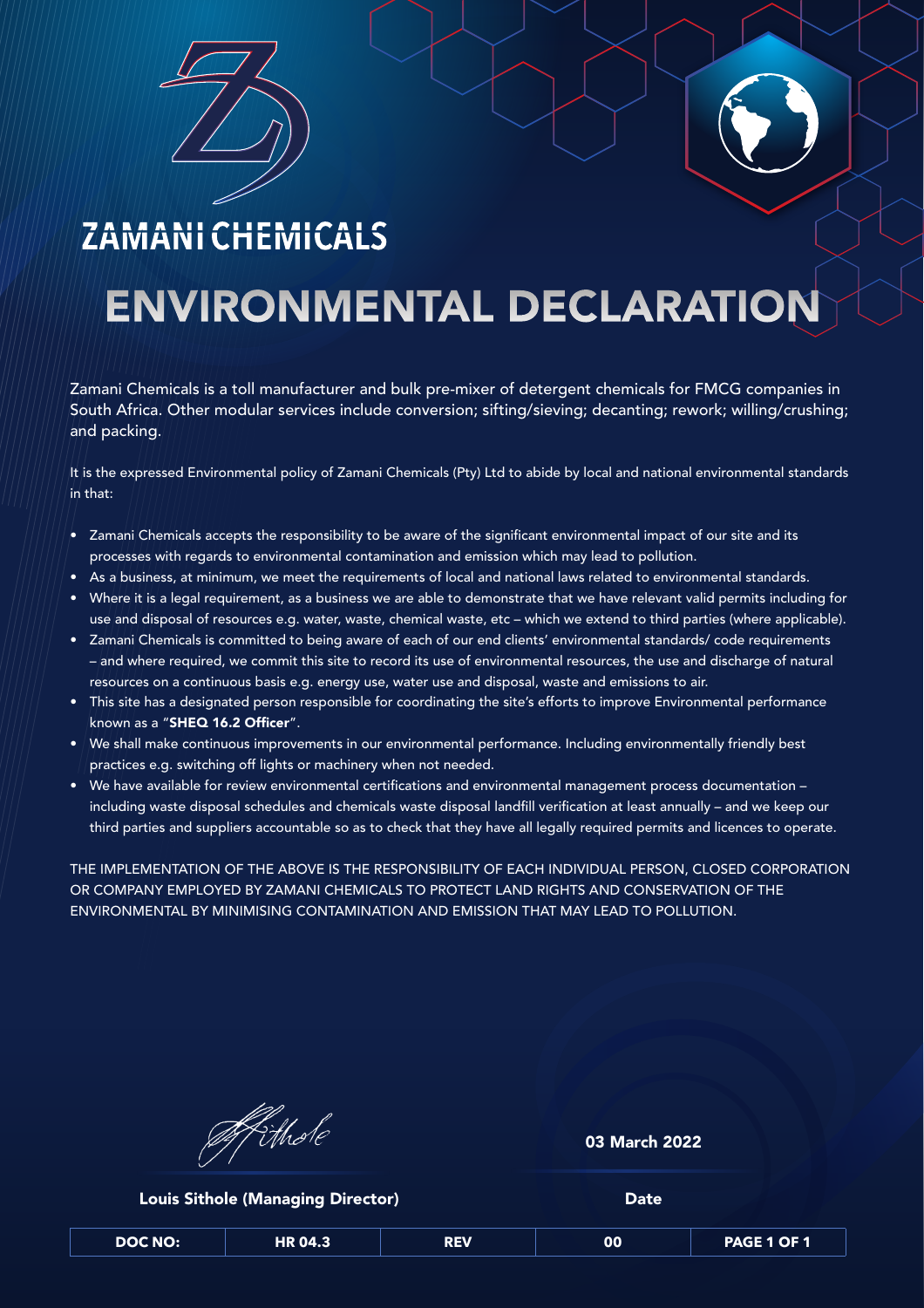

# ZAMANICHEMICALS HEALTH & SAFETY DECLARATION

Zamani Chemicals is a toll manufacturer and bulk pre-mixer of detergent chemicals for FMCG companies in South Africa. Other modular services include conversion; sifting/sieving; decanting; rework; willing/crushing; and packing.

It is the expressed Occupational Health & Safety policy of Zamani Chemicals (Pty) Ltd to abide by national and international health and safety standards in that:

 $\blacklozenge$  All visitors should observe our health and safety code of conduct. This includes getting full compulsory induction on your first day of visit and a repeat induction every 3 months; reverse packing for motorists; walking on zebra crossing in the parking lot for pedestrians; walking on green lines inside the factory; observing and giving way to moving machines i.e.

forklift trucks; wearing of appropriate PPE for contractors and visitors requiring access to the factory's production and storage area – including safety shoes and dust masks; noting emergency exits and assembly points for emergency evacuation and fire drills; having a correct visitor's card displayed throughout your visit.

- We shall provide a safe and hygienic working environment, bearing in mind the prevailing knowledge of the industry and of any specific hazards. Adequate steps shall be taken to prevent accidents and injury to health arising out of, associated with, or occurring in the course of work, by minimising, so far as is reasonably practicable, the causes of hazards inherent in the working environment. This site has a designated person responsible for implementing standards concerning occupational health and safety known as a "SHEQ 16.2 Officer".
- Primary prevention is accomplished by reducing health and safety risks. In the occupational setting, including here at Zamani Chemicals, this is mostly done by reducing the level of exposure. As the risk is reduced so is the adverse consequence. Such risks reductions are managed by occupational health and safety good practices – and personal health and safety precautions by extension.
- Zamani Chemicals shall carry out a full business-wide risk assessment annually including risk assessment in the area of "physical risks" causing injuries: like accidents, horse-riding/playing, improper use of tools, negligence, etc; "chemicals risks" causing occupational diseases: like hazardous chemicals exposure and contact, dust, noise, etc; "mechanical risks" causing work accidents and injuries: like lockout, incorrect use of tools and machinery, no-use of PPE, etc; "ergonomic risks" causing occupational discomforts: like improperly designed tools or work areas, repetitive motions, ventilation, illumination/light, etc; "biological risks" causing long-term illnesses and or reaction: like allergies, chronic medical condition, etc; "psychosocial risks" causing stress and fatigue: like lack of control over work, inadequate rest, inadequate personal support, substance abuse, indebtedness, domestic problems, etc.
- The risk assessment shall (1) identify any potential and actual risk and or hazard (chemicals, mechanical, ergonomic, biological, psychological, etc); (2) consider the availability or the need for control measures; (3) look for any early signs of occupational diseases and work-related accidents in the long run; (4) mitigate and address the risk through best practices awareness and implementation; (5) educate workers on health and safety best practices including personal benefits for consistent practices like the use and maintenance of PPE; (6) discuss with workers all matters relating to occupational and personal safety and solicit their input; (7) advise management regarding the need for control measures and the need to investigate some occupational health and safety problems that require consultation with other members in the occupational health and safety sector; (8) put up health and safety signs; and (9) advise management on the implementation of occupational health and safety legislation in the workplace.
- Workers shall receive regular and recorded Health & Safety training and such training shall be repeated for new or reassigned workers – including health and safety inductions and regular toolbox talks.

THE IMPLEMENTATION OF THE ABOVE IS THE RESPONSIBILITY OF EACH INDIVIDUAL PERSON, CLOSED CORPORATION OR COMPANY EMPLOYED BY ZAMANI CHEMICALS TO PROVIDE FOR THE HEALTH AND SAFETY OF PERSONS AT WORK IN CONNECTION WITH THE USE OF CHEMICALS, PLANT/FACTORY AND MACHINERY AND TO PROVIDE FOR MATTERS CONNECTED THEREWITH.



03 March 2022

**Louis Sithole (Managing Director) Communist Communist Contract Contract Contract Contract Contract Contract Contract Contract Contract Contract Contract Contract Contract Contract Contract Contract Contract Contract Con** 

| <b>DOC NO:</b> | <b>HR 04.2</b> | <b>REV</b> | 00 | PAGE 1 OF 1 |
|----------------|----------------|------------|----|-------------|
|                |                |            |    |             |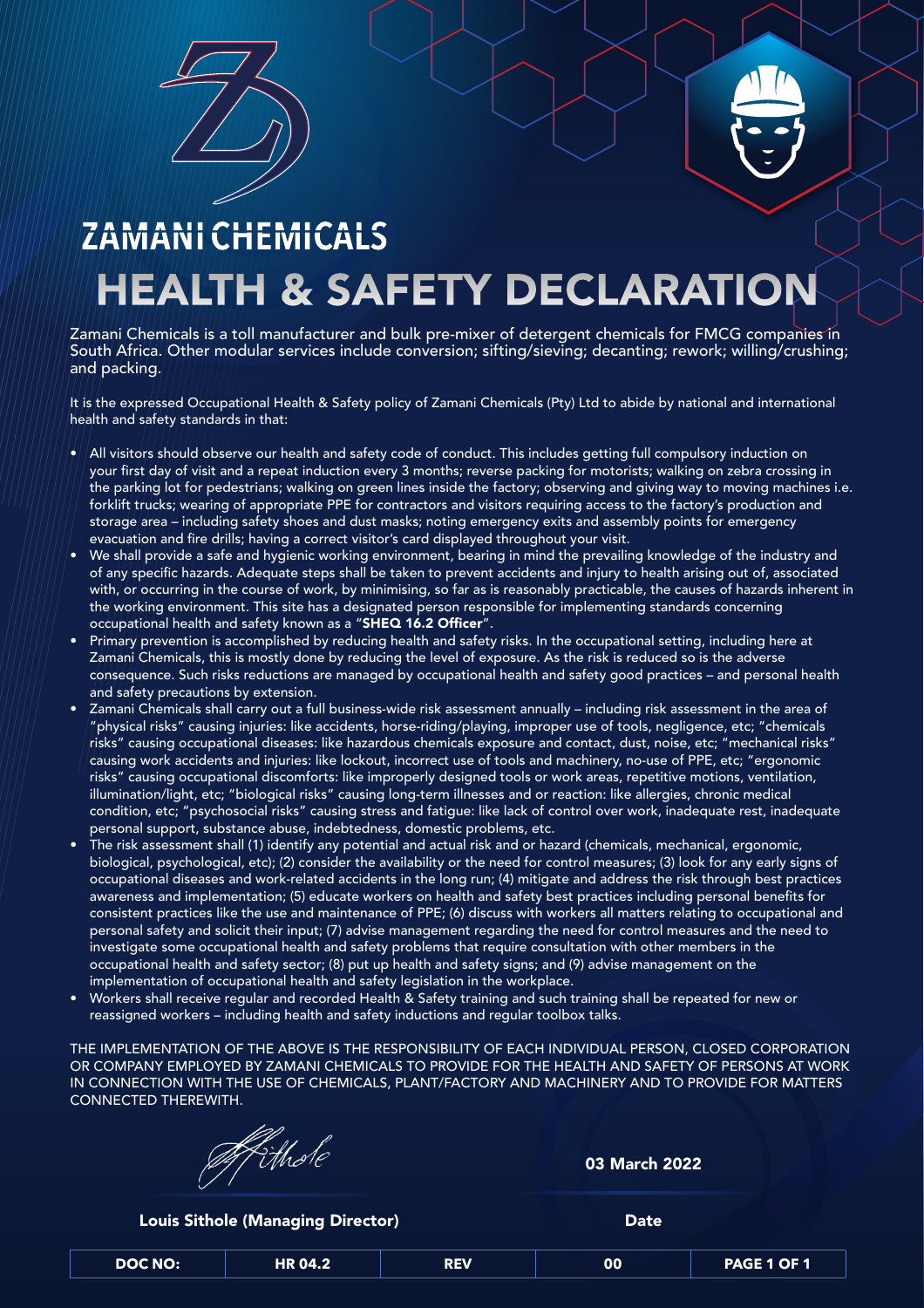

## ZAMANI CHEMICALS

# **QUALITY DECLARATION**

Zamani Chemicals is a toll manufacturer and bulk pre-mixer of detergent chemicals for FMCG companies in South Africa. Other modular services include conversion; sifting/sieving; decanting; rework; willing/crushing; and packing.

It is the expressed Quality policy of Zamani Chemicals (Pty) Ltd to abide by international quality standards in that:

- 
- We render services and supply products which fully meet the requirements agreed upon both within and external to the company.
- We ensure that the client's needs and expectations are established and agreed upon prior to the provision of any services and / or work being performed and meeting the agreed upon needs.
- We maintain statutory and regulatory requirements and in so doing enhance the company's image through commitment to these.
- We continually evaluate the quality system to prevent the supply of non-conforming products and / or services.
- We commit to satisfy the requirements of ISO 9001:2015 and to the continual improvement of the organization's overall performance and the Quality management system.
- We involve employees to enable the organization to use their skills and knowledge to achieve its objectives more effectively.
- We establish target driven objectives, in so doing enhancing continual improvement and customer satisfaction.
- We review our Quality Policy as well as the Targets and Objectives during annual management reviews.
- This site has a designated person responsible for implementing standards concerning Quality known as a "SHEQ 16.2 Officer".

THE IMPLEMENTATION OF THE ABOVE IS THE RESPONSIBILITY OF EACH INDIVIDUAL PERSON, CLOSED CORPORATION OR COMPANY EMPLOYED BY ZAMANI CHEMICALS TO PROVIDE GOODS, SERVICES OR CARRY OUT WORK.

| Mithole |
|---------|
|         |
|         |

| <b>Louis Sithole (Managing Director)</b> | <b>Date</b> |
|------------------------------------------|-------------|
|                                          |             |

### 03 March 2022

| <b>DOC NO:</b> | <b>HR 04.1</b> | <b>REV</b> | 00 | <b>PAGE 1 OF 1</b> |
|----------------|----------------|------------|----|--------------------|